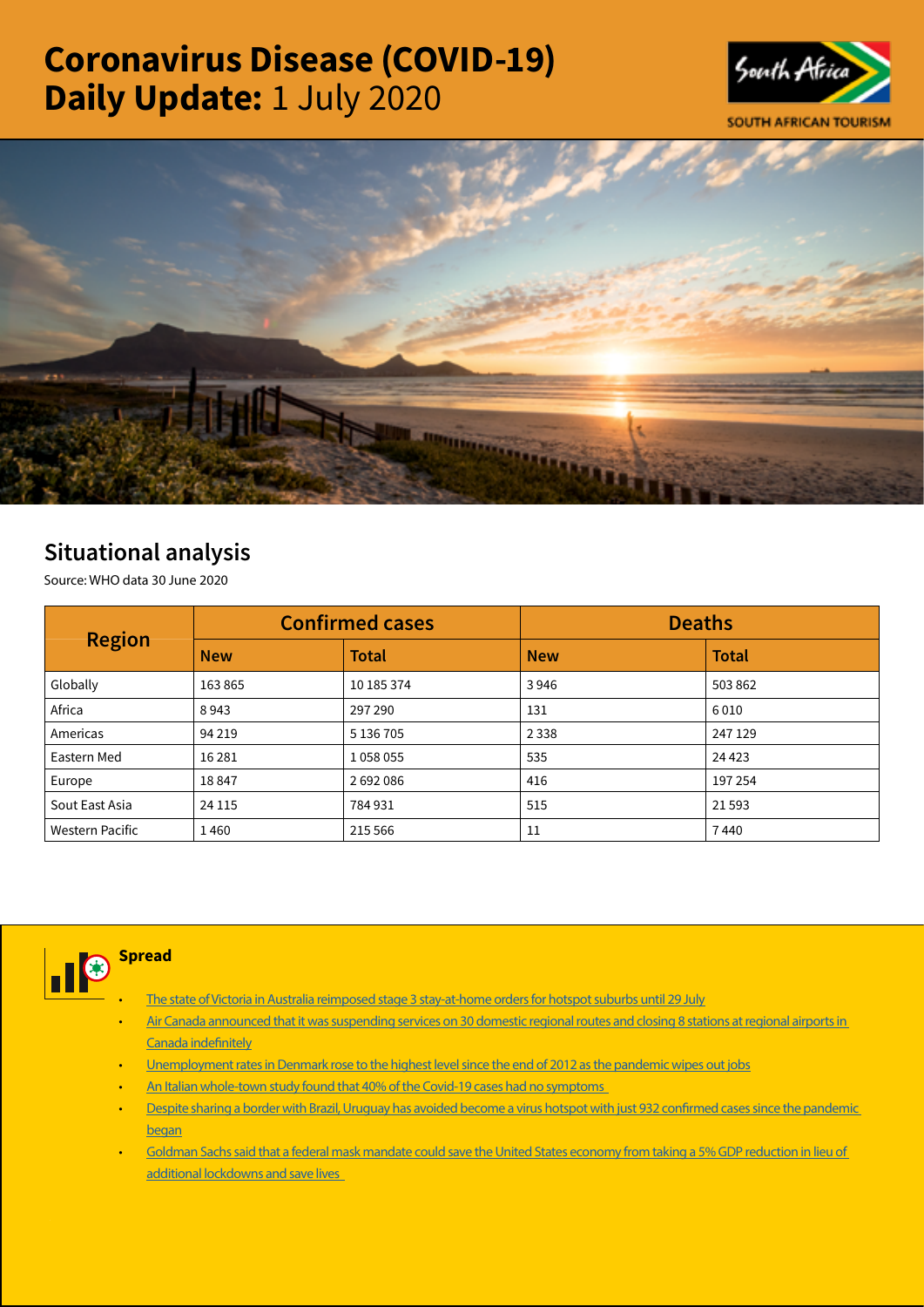

#### South Africa:

| <b>Date</b> | <b>Tests</b> | <b>Negative</b> | <b>Positive</b> | <b>Deaths</b> | $% +$ Tests | % test/Pop (58<br>780 000) | <b>Fatality Rate</b><br>(Deaths/Pos) | <b>Recoveries</b> | <b>Recovery Rate %</b><br>(Rec/Pos) |
|-------------|--------------|-----------------|-----------------|---------------|-------------|----------------------------|--------------------------------------|-------------------|-------------------------------------|
| 24 June     | 1416894      | 1 305 098       | 111 796         | 2 2 0 5       | 7,89        | 2,41                       | 1,97                                 | 56874             | 51                                  |
| 25 June     | 1460012      | 1 341 637       | 118 375         | 2 2 9 2       | 8,11        | 2,48                       | 1,94                                 | 59 974            | 51                                  |
| 26 June     | 1493 104     | 1 368 514       | 124 590         | 2 3 4 0       | 8,34        | 2,54                       | 1,88                                 | 64 111            | 51                                  |
| 27 June     | 1529009      | 1 397 209       | 131800          | 2413          | 8,62        | 2,6                        | 1,83                                 | 67094             | 51                                  |
| 28 June     | 1567084      | 1428950         | 138 134         | 2456          | 8,81        | 2,67                       | 1,78                                 | 68 9 25           | 50                                  |
| 29 June     | 1596995      | 1452731         | 144 264         | 2 5 2 9       | 9,03        | 2,72                       | 1,75                                 | 70 614            | 49                                  |
| 30 June     | 1630008      | 1478799         | 151 209         | 2657          | 9,28        | 2,77                       | 1,76                                 | 73 543            | 49                                  |

Visit: [www.sacoronavirus.co.za](http://www.sacoronavirus.co.za) for the latest updates. SA Tourism will make updates available on [www.southafrica.net.](http://www.southafrica.net)

#### SOUTH AFRICA NEWS

#### TOURISM RELATED ARTICLES

- [COVID-19 lock-down: Sisa Ntshona on how to reopen SA's tourism industry](https://www.cnbcafrica.com/videos/2020/06/29/covid-19-lock-down-sisa-ntshona-on-how-to-reopen-sas-tourism-industry/)
- [SA Tourism survey: 45% of international tourists will avoid travel and other revealing results Almost two-thirds of international](https://www.iol.co.za/travel/travel-news/sa-tourism-survey-45-of-international-tourists-will-avoid-travel-and-other-revealing-results-50142864)  [travellers are ready to travel immediately after the lifting of international travel restrictions or within a year thereafter, a South](https://www.iol.co.za/travel/travel-news/sa-tourism-survey-45-of-international-tourists-will-avoid-travel-and-other-revealing-results-50142864)  [African Tourism \(SA Tourism\) survey on international travel revealed](https://www.iol.co.za/travel/travel-news/sa-tourism-survey-45-of-international-tourists-will-avoid-travel-and-other-revealing-results-50142864)
- [How Africa can create bespoke experiences to lure travellers post Covid-19 To ensure that the continent stays on top of the](https://www.iol.co.za/travel/africa/how-africa-can-create-bespoke-experiences-to-lure-travellers-post-covid-19-50145504)  [mind of travellers, experts believe that Africa needs to create bespoke experiences to entice not only international travellers](https://www.iol.co.za/travel/africa/how-africa-can-create-bespoke-experiences-to-lure-travellers-post-covid-19-50145504)  [but those within the continent](https://www.iol.co.za/travel/africa/how-africa-can-create-bespoke-experiences-to-lure-travellers-post-covid-19-50145504)
- Safari industry focuses on surviving Covid-19 Private safari companies in Africa are eager to get foreign tourists back in their game-drive vehicles. But how different will the experience – and the travellers – be when they return?
- Still no clarity for tourist guides Despite tourist guides being allowed to resume operations as announced on May 30 by [Minister of Tourism, Mmamoloko Kubayi-Ngubane – there is still no clarity as to what services they can provide](http://www.tourismupdate.co.za/article/199724/Still-no-clarity-for-tourist-guides)
- [60% of Tourism Relief Fund grants paid out The Department of Tourism has confirmed that over 60% \(R127m €6.53m\) of the](http://www.tourismupdate.co.za/article/199723/60-of-Tourism-Relief-Fund-grants-paid-out)  [R200m \(€10.28m\) Tourism Relief Fund has now been paid out](http://www.tourismupdate.co.za/article/199723/60-of-Tourism-Relief-Fund-grants-paid-out)
- [Level 3: Trade minister 'pressured to lift alcohol ban' in restaurants Minister Ebrahim Patel came under more pressure to lift the](https://www.thesouthafrican.com/news/can-alcohol-be-served-restaurants-level-3-ff-plus-support/)  alcohol ban within restaurants this week, following intervention from the FF Plus
- Why are we broke and abandoned while govt tries to save SAA, ask SA Express employees SA Express employees were last [paid salaries at the end of February this year](https://www.news24.com/fin24/companies/industrial/why-are-we-broke-and-abandoned-while-govt-tries-to-save-saa-ask-sa-express-employees-20200630)
- [No iron, no vanity kit, and no spare blanket: Here's what your next SA hotel visit will be like Hotels have new rules to curb](https://www.businessinsider.co.za/travel/rules-for-sa-hotels-call-for-disinfected-luggage-lots-of-venitlation-and-empty-dorm-rooms-2020-6)  the spread of the coronavirus, and like other sectors, they are going to need a lot of sanitiser spray and disinfectant. All accommodation providers are now required to disinfect your luggage when you arrive, although only larger ones need special screening stations for quests